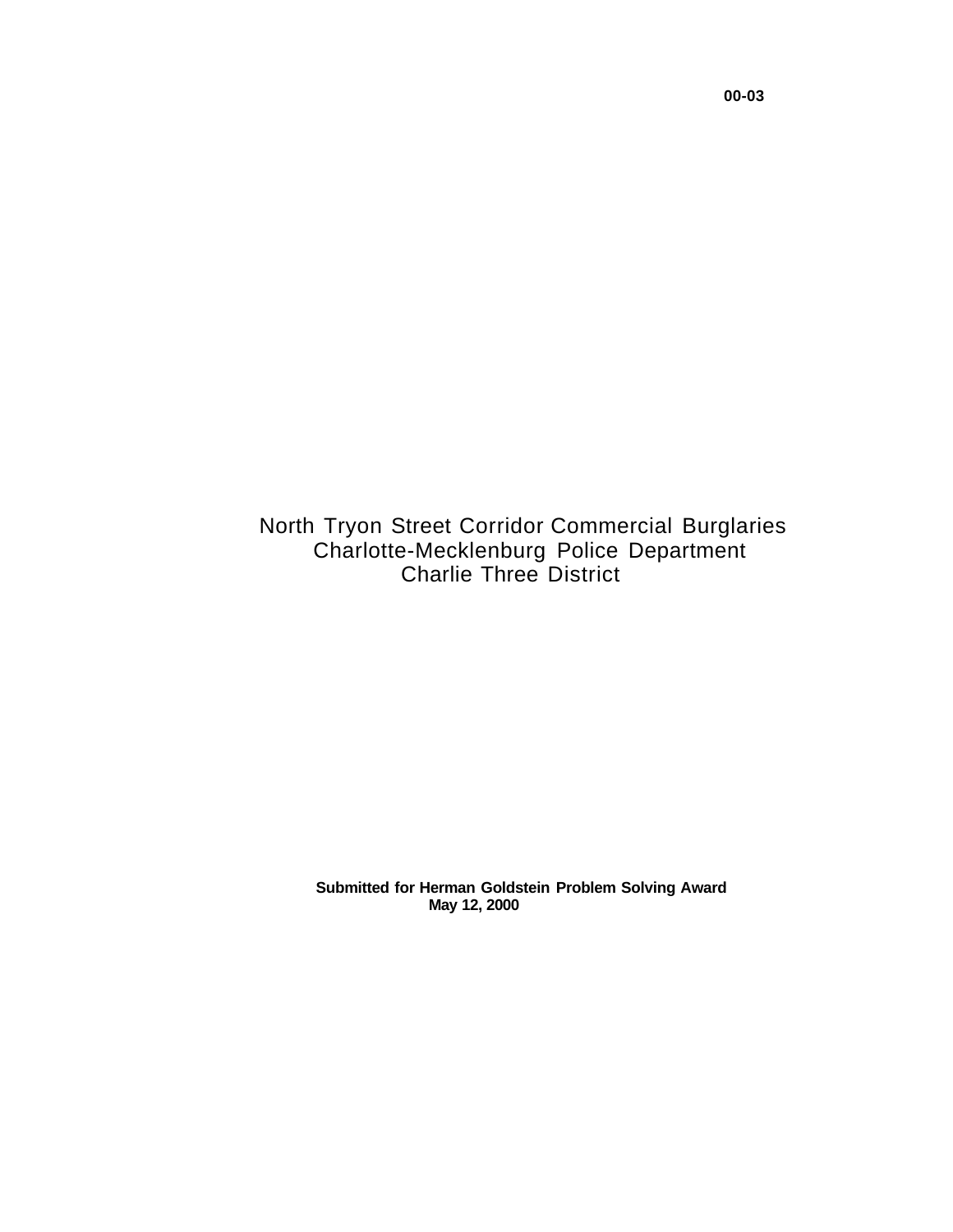## **North Tryon Street Corridor Commercial Burglaries Project Summary**

This problem-solving project was initiated by the Charlotte-Mecklenburg Police Department's Charlie Three District in response to a high number of commercial burglaries along the 3.3 mile North Tryon Street corridor. The project centered on prevention; its central focus was a concentrated use of the concepts of crime prevention through environmental design (CPTED). The overall goal of the project was to reduce not only the incidence of commercial burglaries in the target area but also the number of locations that suffered repeated incidents.

# **Scanning:**

\*Officer observations of increased burglaries

\*Discussions of crime trends with Police Chief

\*Crime Alert Bulletins from Crime Analysis Unit

## **Analysis:**

\*Use of GIS mapping to understand characteristics of the target area

\*Identification of repeat victimization as major problem

\*Identification and buy-in of stakeholders

\*Determination that response must stress prevention as opposed to traditional

enforcement techniques

# **Response:**

\*CPTED Training for all Charlie Three officers \*CPTED surveys of all businesses in the target area and follow-up meetings with business owners to recommend security changes \* Increased efforts of third shift officers to conduct building checks and field interviews of suspicious persons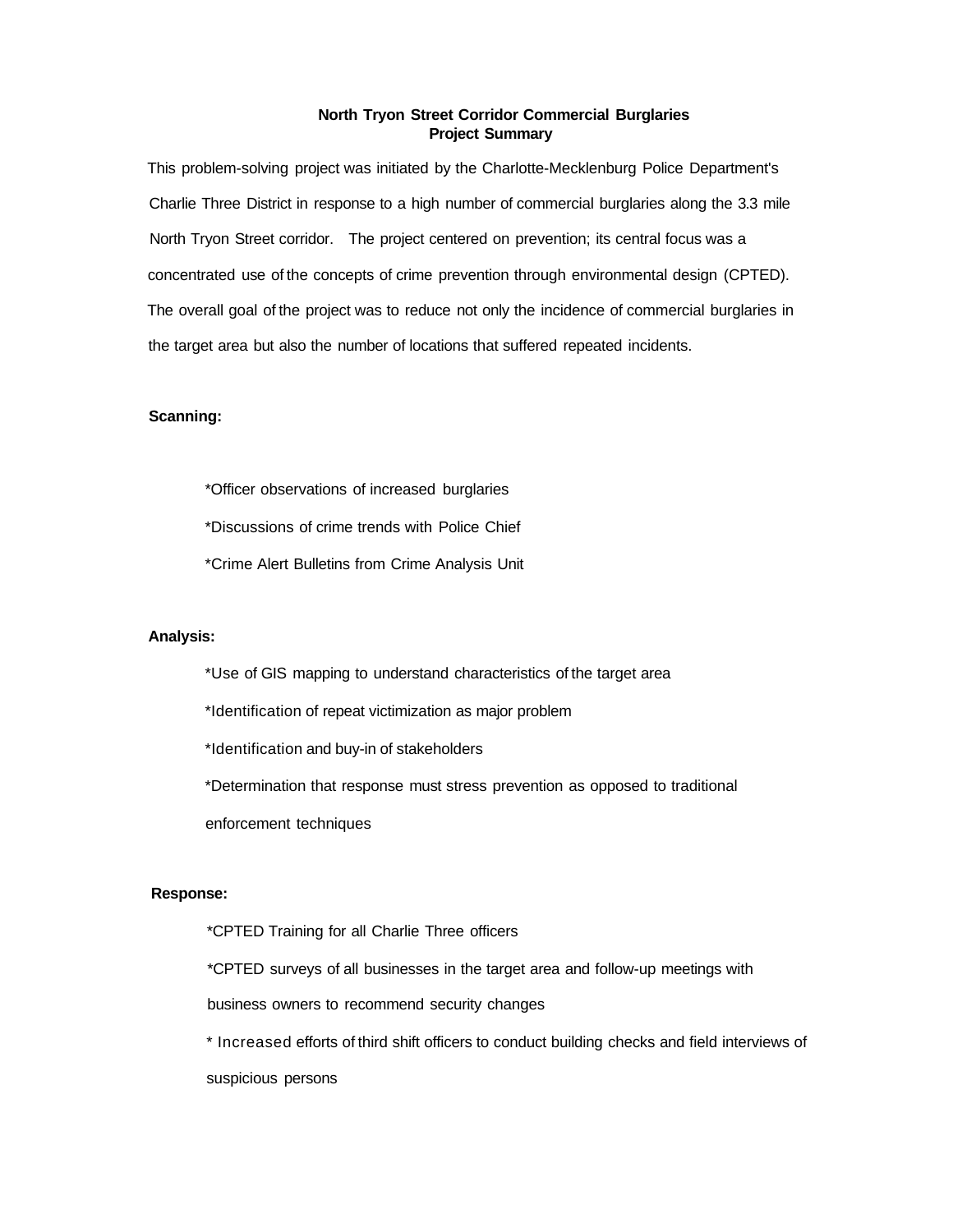\*Rapid contacts with burglary victims

\* Enhancements to communications flow between response area officers, Bike Patrol Unit, and investigators

# **Assessment:**

\*22.1% decrease in commercial burglaries in target area between 1998 and 1999. Trend continued into first three months of 2000 with 23.8% decrease in commercial burglaries over the same period in 1999.

\*15% reduction in locations that experienced repeat victimizations between 1998 and 1999

\*Only 8 of 20 locations that experienced repeat victimizations in 1998 did so again in 1999. No repeat locations in first quarter of 2000.

\*Increase in cases cleared by arrest from 5.2% of cases in 1998 to 10.8% in 1999

\*Project now in maintenance mode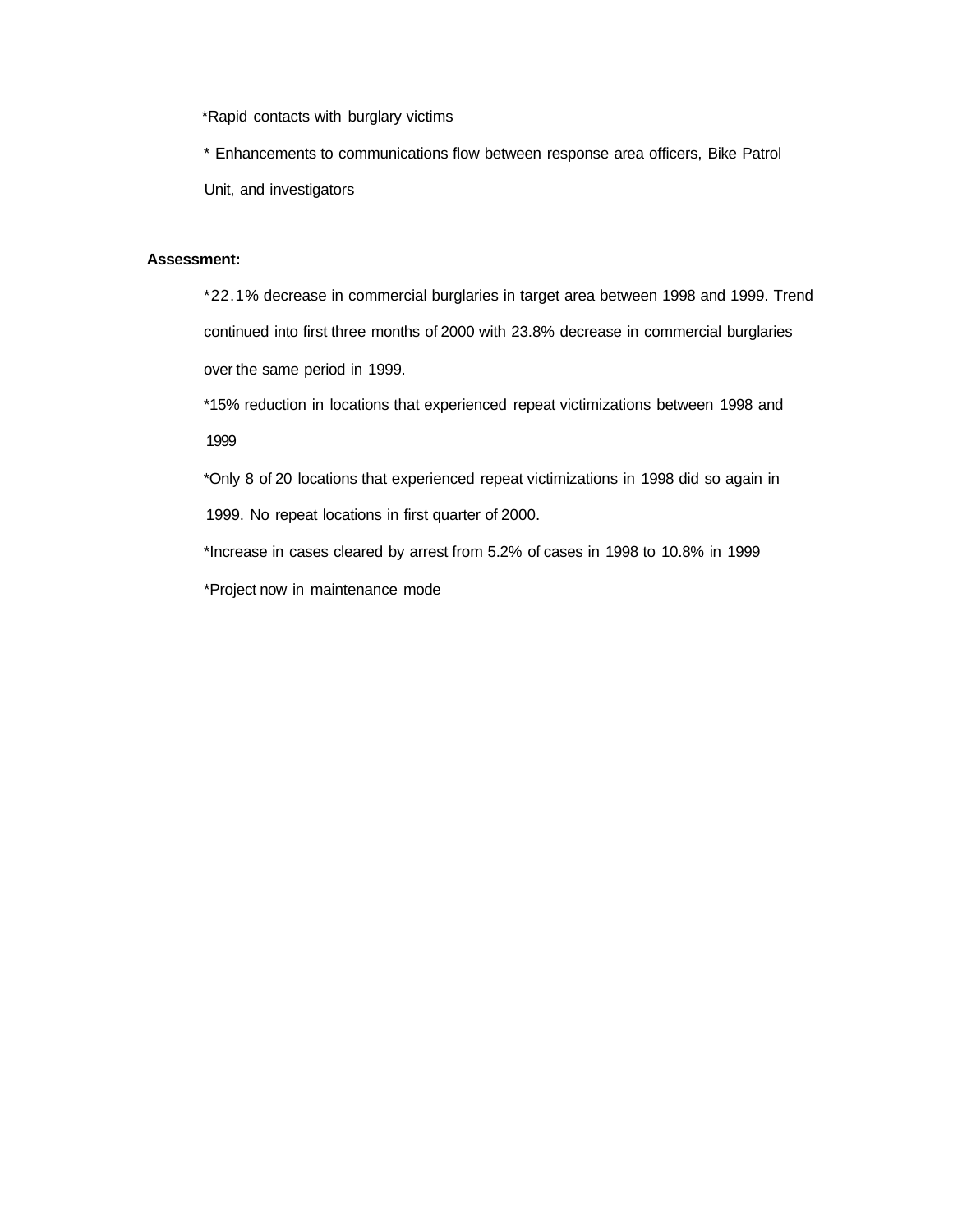#### **Scanning**

One of the areas covered by the Charlotte-Mecklenburg Police Department's Charlie Three District is a 3.3 mile portion of the North Tryon Street corridor, which is a major point of entry into the city. The corridor has a number of businesses including auto service centers, restaurants, convenience stores, laundries, business and professional offices, strip shopping mails, and gas stations. There is heavy vehicle and foot traffic in the area.

In January 1999, the Charlie Three District chain of command participated in a regular "report card" for the district conducted by the Chief Dennis Nowicki. One of the topics discussed was the 29.6% increase in commercial burglaries in the Charlie Three District and the 40% increase in these burglaries'in the 3.3 mile North **Tryon** Street Corridor.

On February 8, 1999, the Charlie Three District received a Crime Alert Bulletin from the crime analyst assigned to that patrol district. The alert indicated that in December 1998 and January 1999, there had been fifteen reported breaking and entering cases reported in the 4400 to 7000 blocks of North Tryon Street. A more extensive analysis showed that there had been ninety-five commercial burglaries in this area.

Charlie Three Captain Rick Williams felt this was an unacceptable level of criminal activity and moved quickly to involve the officers working the area in **a** more in depth analysis of the problem. The analysis was to then lead to the development of a response that included long term problem solving techniques as well as a traditional enforcement response.

## **Analysis**

The first portion of the analysis phase involved the use of Geographic Information System (GIS) mapping for a crime hot spot analysis of the area. Some of the results of that analysis showed that: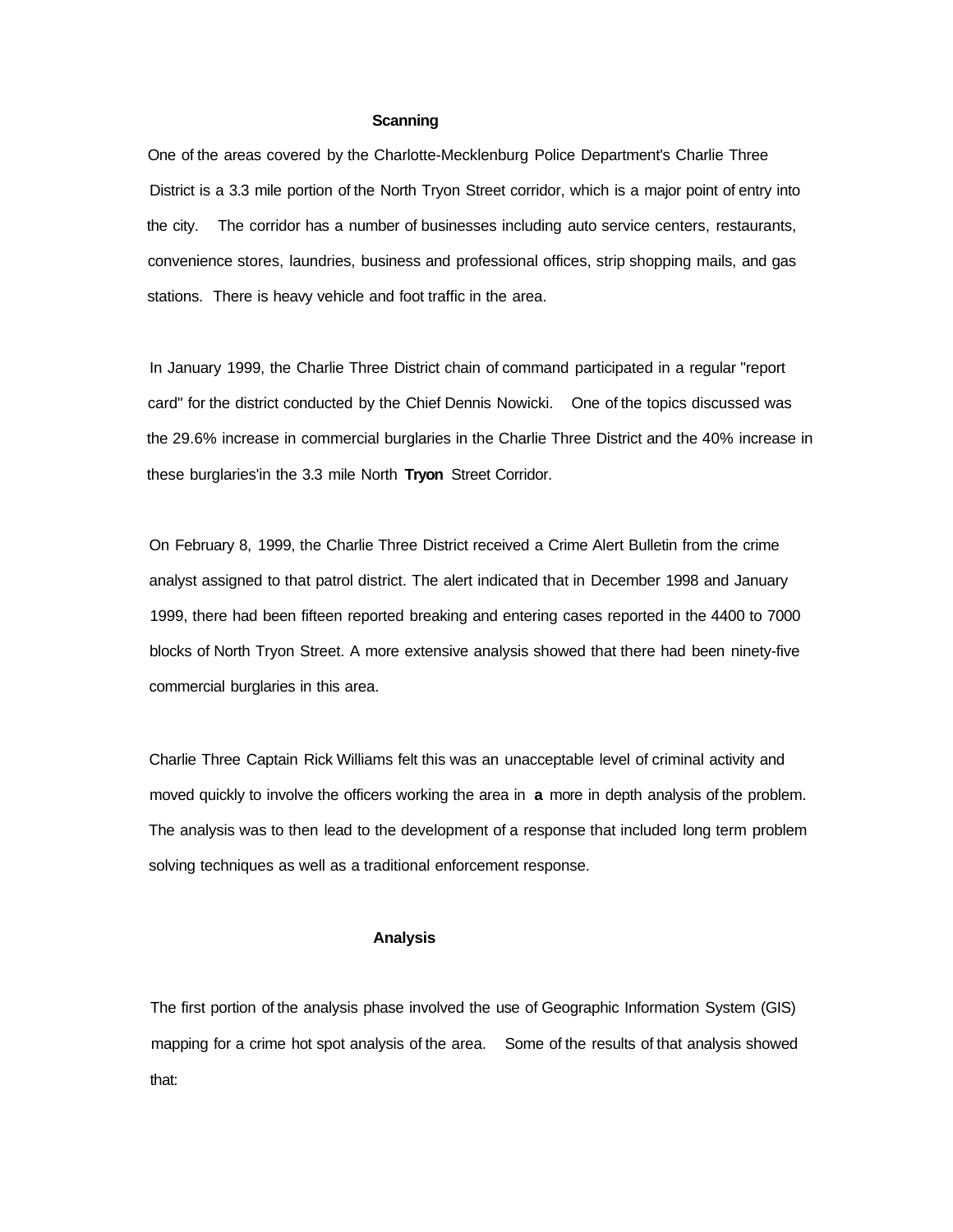•20 businesses in the area experienced repeat victimizations during 1988.

7 businesses were burglarized two times

- 7 businesses were burglarized three times
- 6 businesses were burglarized four or more times with one location experiencing eight burglaries

Most of the offenses occurred between 6:00 p.m. and 6:00 a.m. but there was no particular pattern as to the day of the week. The problem was not isolated to any particular type of business; however, vehicle repair shops had the highest number of incidents. In a majority of the cases, entry was gained by the use of a blunt object or pry tool. In 35% of the cases, entry was through a door. 'Once entry was gained, it appeared the suspects quickly removed items and left before police arrived.

Officers then identified all of the stakeholders who needed to be a part of the solution to the problem. The most obvious stakeholders were the business owners in the North Tryon Street corridor who were losing inventory and experiencing a higher cost of conducting business. The officers wanted to insure that a loss of profits did not cause businesses to relocate, causing an economic decline in the area. The residents in the surrounding neighborhoods were clearly stakeholders as well. If the situation got bad enough that businesses started to relocate, the residents would be forced to travel to other areas of the city to meet their needs. Residents were also concerned that closed businesses would result in abandoned buildings that would create an overall deterioration of the neighborhood.

Charlie Three personnel were also stakeholders in the solution to this problem. The response area officers had to respond to more calls for service to investigate commercial burglaries. The investigators assigned to follow-up investigation would have to limit the amount of time spent on each case due to their increased caseloads. The likely consequence would be fewer cases cleared by arrest. Most important, if commercial burglaries stayed at their current rate, Charlie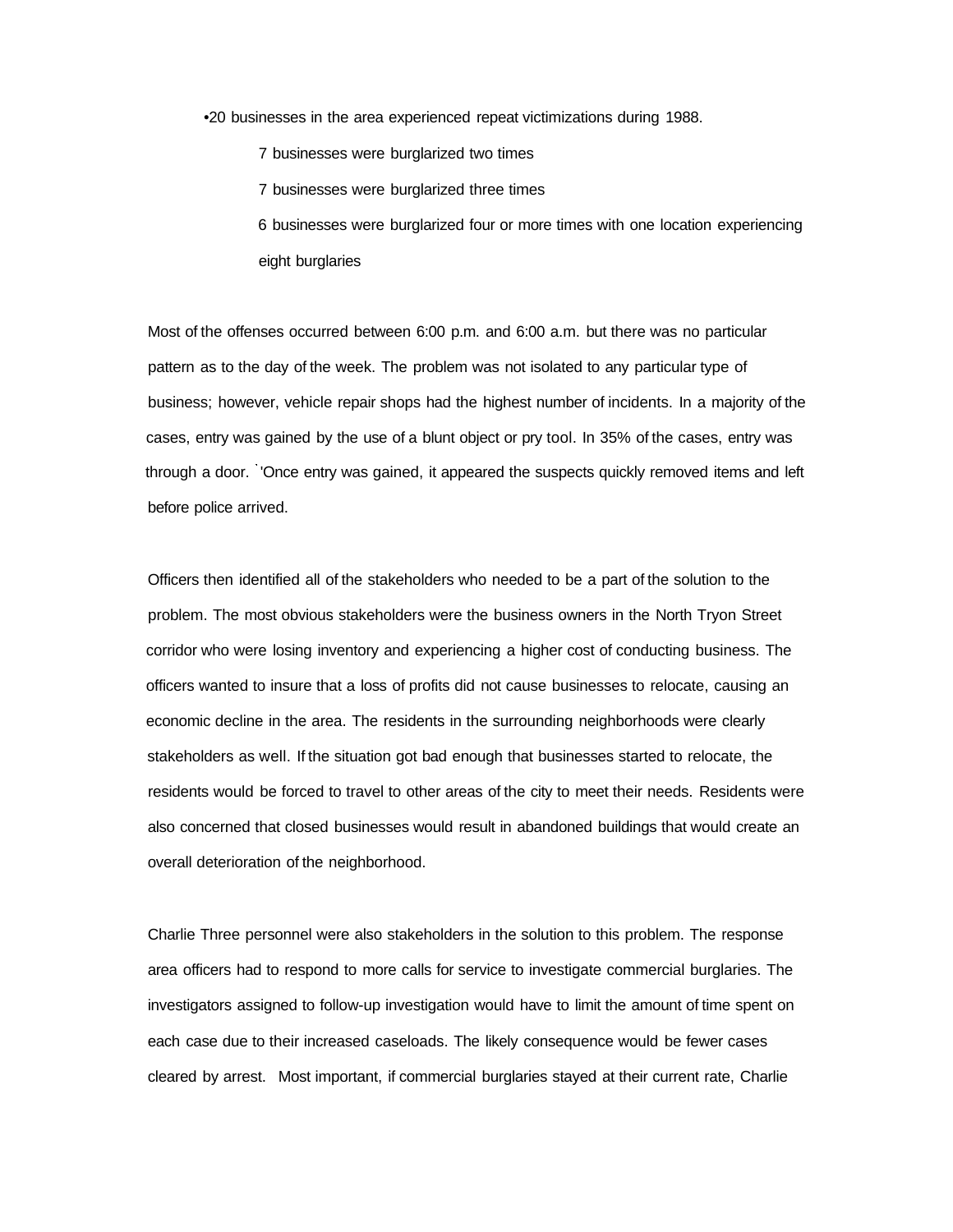Three officers faced a loss of confidence from the business owners. This was especially likely if the district devised a totally reactive and traditional response.

Captain Williams and Sergeant Doug Gallant, who had been tasked with developing a detailed response plan, felt that there should be dual goals for the response. While the most obvious goal was to reduce the overall incidence of commercial burglary along the North Tryon Street corridor, both Williams and Gallant felt that there should be considerable emphasis on reducing the number of businesses that experienced repeat victimizations. Capt. Williams emphasized that he was not open to a response built around the traditional solution of putting two plain-clothes officers in an unmarked car. This type of response is focused solely on arrests and does not really result in along-term reduction in the number of offenses. To be successful, the response needed to engage both the police officers and the business owners and be focused on the department's mission of preventing the next crime.

Sgt. Gallant began developing a plan that would educate and engage the response area officers, the bike patrol officers, the investigators tasked with follow-up on all the commercial burglaries, and the department's Crime Prevention Unit which has often been overlooked in problem solving efforts.

#### **Response**

The assessment and response phases of this project actually overlapped to some extent. In order to respond to the large number of locations that had experienced repeat victimizations, it was imperative that Charlie Three officers determine what made those businesses so vulnerable to burglaries. To that end, Charlie Three began working closely with the Crime Prevention Unit that has been formally trained in the concept of crime prevention through environmental design (CPTED). CPTED suggests that the form and arrangement of buildings and open spaces can either encourage or discourage crime. CPTED attempts to reduce crime and the fear of crime by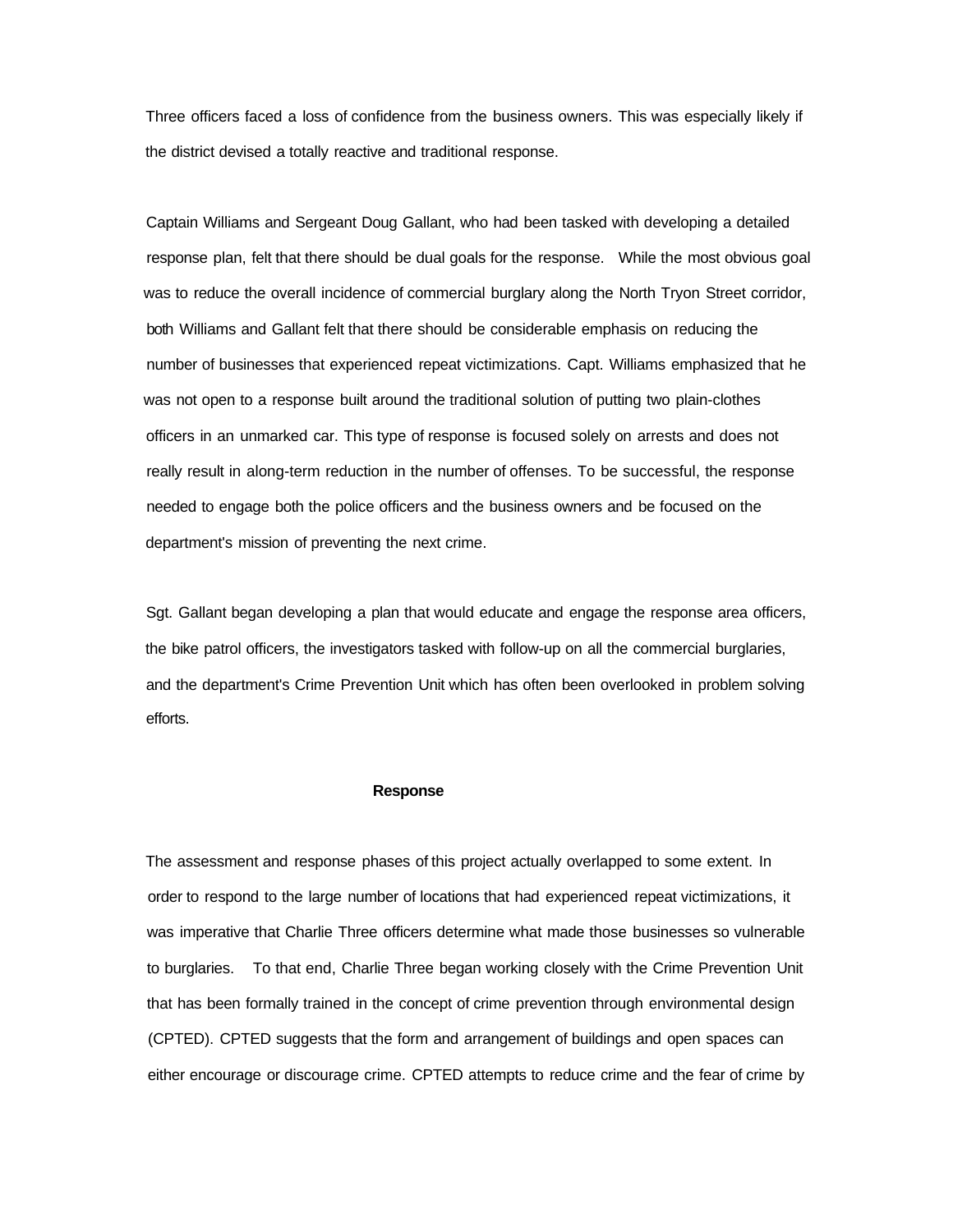reducing opportunities for criminal activity and fostering positive social interaction among the users of a space. CPTED emphasizes prevention so it clearly complements the department's mission of preventing the next crime. The Crime Prevention Unit trained Charlie Three officers on the CPTED concept. Once the training was completed, a comprehensive CPTED assessment of all the businesses in the North Tryon Street corridor was initiated.

Charlie Three Bike Patrol Officers were tasked with conducting business security surveys at each of the businesses along the North Tryon Street corridor. Officers visited 57 businesses, conducting the surveys and educating the owners about the CPTED concept. Once the bike officers finished the initial survey, it was given to a third shift officer who was responsible for surveying the same property during night hours when the business was most vulnerable to crime The third shift officer would add comments about lighting and overall conditions during night hours and then return the survey to the bike officer. The initial surveys were conducted at locations that had experienced repeat victimizations. Once those were completed, the officers concentrated on other North Tryon locations.

Once the security surveys were returned to a bike officer, a second meeting would be scheduled with the business owner to discuss the survey findings and begin recommending suggestions for change. Analysis had shown that a large number of the burglaries in this area were of the "smash and grab" type where the suspects break out a large window and steal those items that have been left in plain view and are readily available. The completed surveys revealed that most of the officers' recommendations were designed to impede this type of forced entry. The most common recommendations were improved interior and exterior lighting designs, ways to conceal store merchandise in front window areas, barricades to prevent "drive-in burglaries", and changes in landscaping.

The officers worked with business owners in developing realistic changes that could be implemented quickly and for a reasonable amount of money. One possible misconception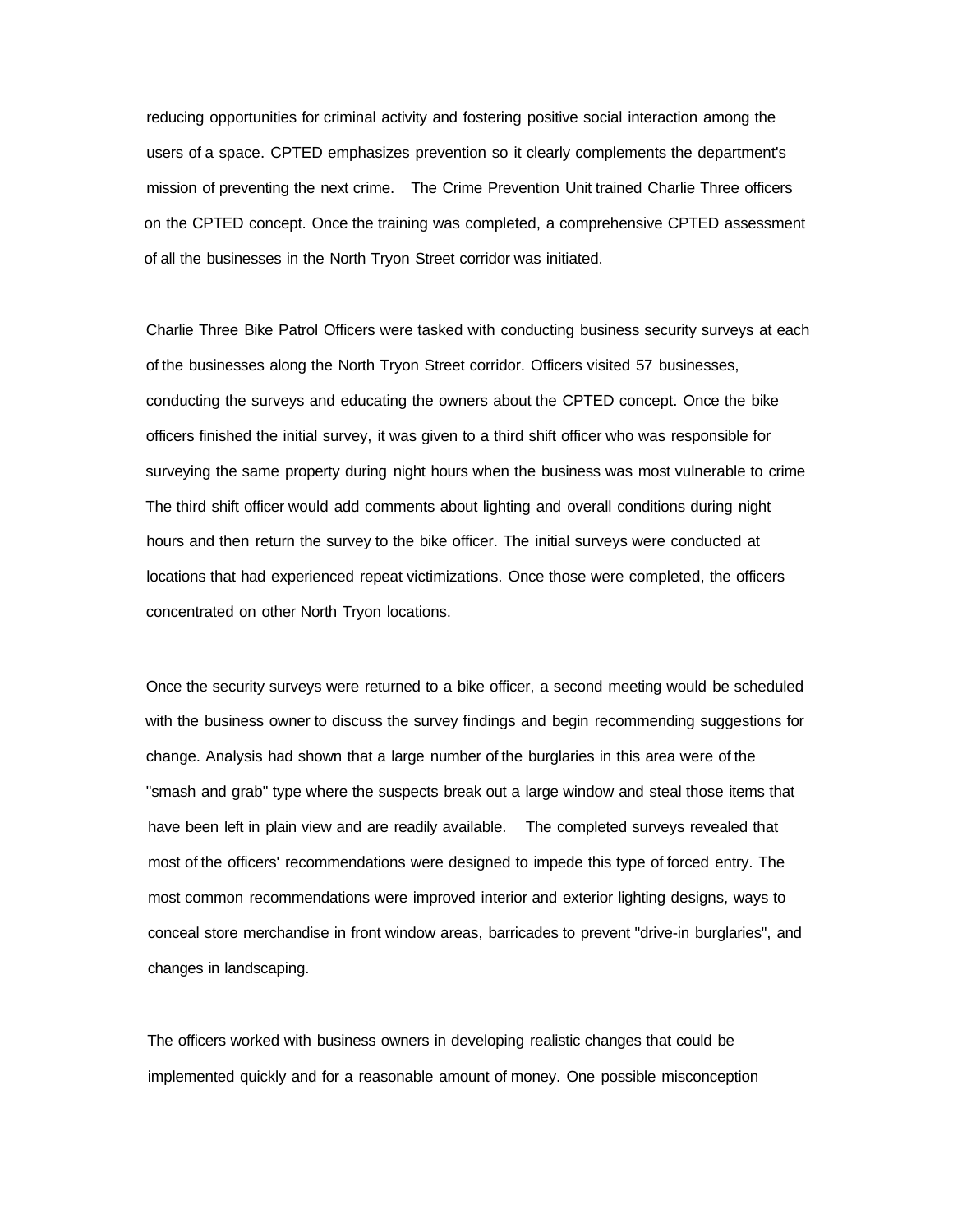regarding OPTED is that the recommendations will be sophisticated and expensive. In most cases the recommendations are a common sense but often overlooked problem solving tool. Officers search for ways to make the recommendations easy and comparatively inexpensive for the business owner to implement.

Overall 31.5% of the businesses that were surveyed implemented at least some of the recommendations from the CPTED survey. The owner of the business that suffered eight burglaries in 1998 was told to conceal interior items from view overnight, install bar locks on back doors, and provide better lighting at night. These were simple and cost effective measures that reduced the opportunity for repeat victimization. This business had only one burglary in 1999. The offense occurred in March before the security improvements were completed.

A location that was burglarized six times in 1998 had only one burglary in 1999. This offense occurred in early January prior to the inception of the survey process. The owner of this business was told to install blinds to conceal computer equipment from view, purchase back door bar locks, and use landscape planters to prevent vehicles from being driven into the front of the business. Burglaries at this location ceased.

The CPTED component of this problem response was complemented by a variety of other efforts. The bike officers spent one or two days per week patrolling the North Tryon Street corridor. The officers worked second and fourth shift hours and concentrated on those areas where the largest numbers of offenses had occurred. They conducted thorough building checks and did field interviews with suspicious persons in the area.

The response area officers were mandated to make crime prevention and building security recommendation to the owner of any business where they responded to a burglary call One of the most positive benefits of the project was the increased awareness of the officers and the ownership that they took in the burglary problem. Third shift officers, who frequently feel left out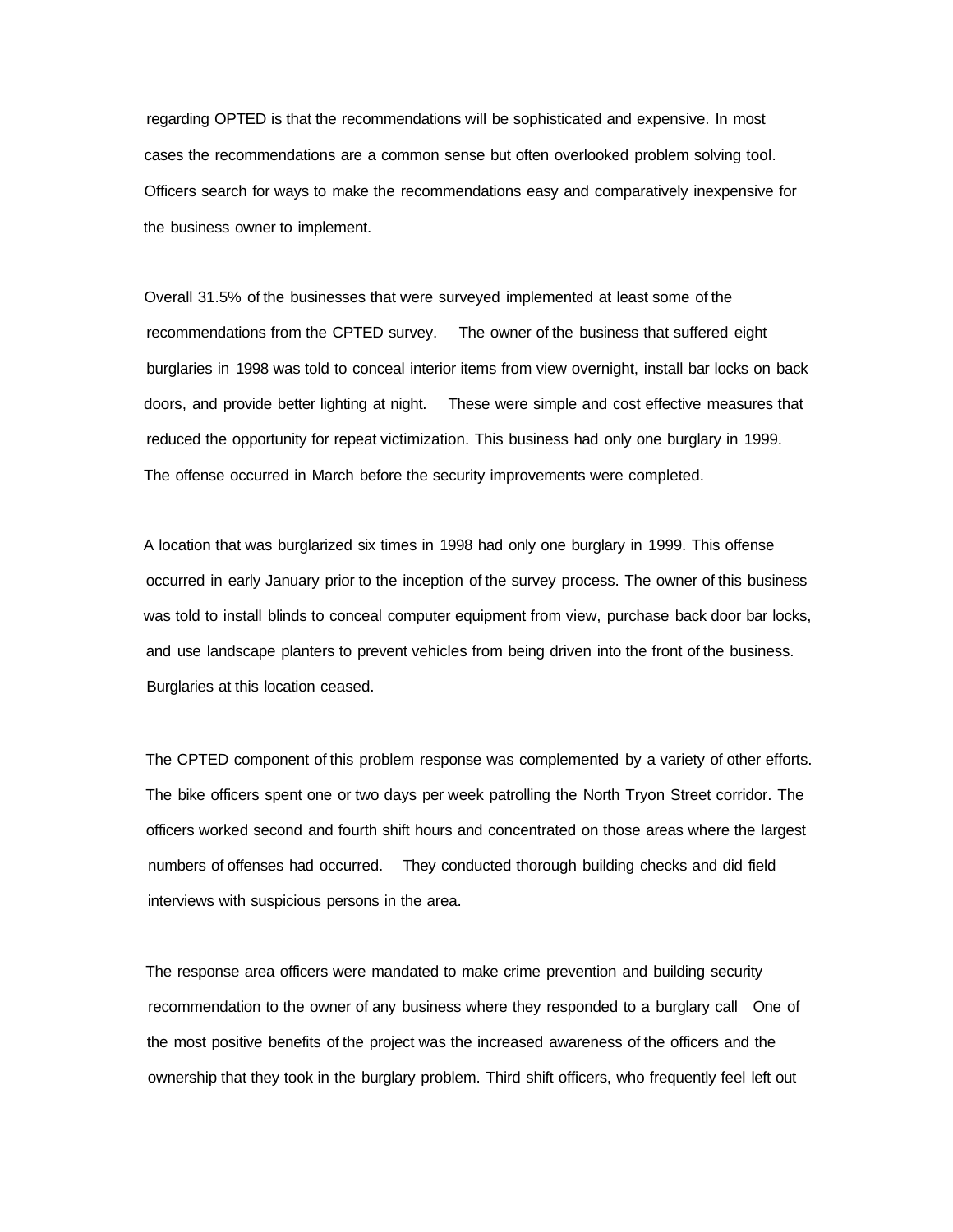of the problem-solving loop, increased their diligence in checking the overnight security of closed businesses. On several occasions they discovered unsecured doors. As a result of their efforts, several on scene arrests were made, increasing the overall number of commercial burglaries that were cleared by arrest from 5.2% in 1998 to 10.8% in 1999. The increase in arrests can be attributed to officers' increased familiarity with the problem locations as well as their knowledge of the methods that had been used to gain entry to each of the businesses. Officers also had access to a vehicle with a thermal imaging system that they used for surveillance and checks of wooded areas behind businesses.

Another component of the response to the commercial burglaries was to make quick contact with the business owner after a new burglary was discovered. Commercial burglaries usually occur in the evening hours and are not discovered until the first employees arrive to open the business the next morning. The offense occurs on third shift but the report is taken by a first shift officer. In far too many cases, the third shift officer might not be aware of the burglary until he received a bimonthly report of suppressible offenses. In the target area for this project, all completed commercial burglary reports were copied and placed in front of the district roll call room so it could be discussed at roll call. The reports were a prompt for the bike officers to visit this location for a CPTED survey and to increase the awareness of the third shift officers so that they could take immediate steps to reduce the probability of revictimization.

One of the keys to the success of this project was insuring an orderly and timely communications flow between the Charlie Three officers who worked the North Tryon Street corridor, the Bike Patrol Unit and the Charlie Service Area Investigators. In addition to making all the burglary reports immediately available to the third shift officers, the investigators disseminated photographs and background information on all known suspects who frequented or lived in the North Tryon Street area. Investigators also gathered all of the videotapes of actual burglaries that had been recorded at area businesses. Those tapes were used at roll call training for Charlie Three officers to heighten their awareness of the problem and some of the techniques that were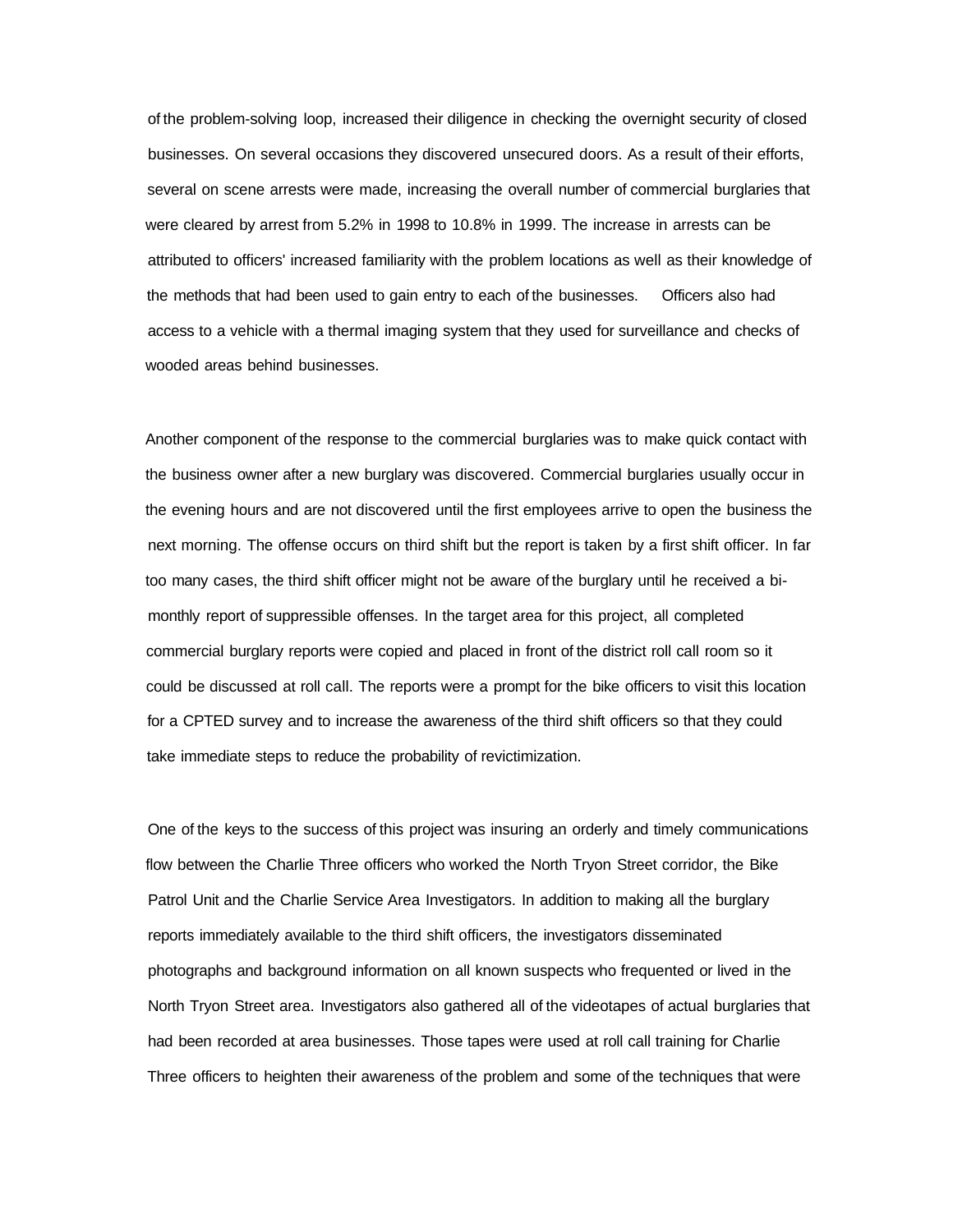used to gain entry to the buildings. Increased emphasis was placed on field contacts with suspicious persons seen in the target area. One officer was tasked with making copies of all the field interview cards that recorded these contacts and distributing them to all of the officers in the district. This helped them identify possible suspects that were regularly seen in the area.

The Charlie Three District hoped that by engaging all its officers, as well as the business owners in the area, the number of commercial burglaries. Their use of CPTED was perhaps the most concentrated application of the concept made by this department to date. The emphasis on increased communications between all of the units working on the problem can serve as a model for other patrol districts if they face a similar problem.

### **Assessment**

The Charlie Three District considers this problem-solving project to be a success. The number of commercial burglaries in the target area declined significantly during 1999.

#### **Commercial Burglaries on North Try on Street Corridor**

| 1998 | 95 |
|------|----|
| 1999 | 74 |

**Commercial burglaries in the target area declined 22.1% over the previous year. This trend has continued into the first three months of 2000. In the first three months of 2000, there were 16 commercial burglaries on the North Try on Street corridor as opposed to 21 cases in the same period of 1999. This represents a 23.8% decrease in 2000 over the same period in 1999.**

This project helped the Charlie Three District experience an overall decline in commercial burglaries of 29.6% over the previous year.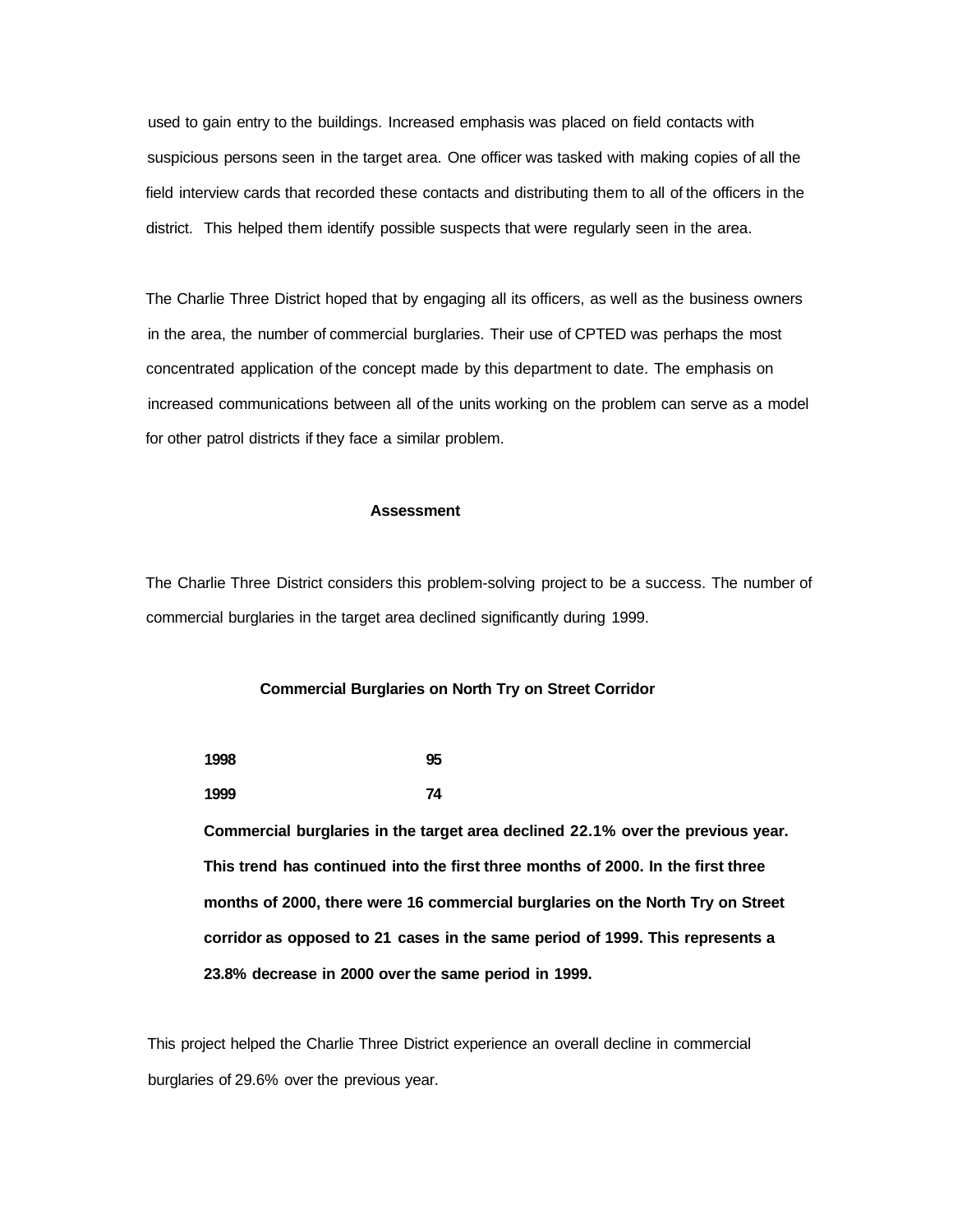Perhaps more important than the overall decline in burglaries was the decrease in the number of locations that experienced repeat victimizations. The officers conducting the CPTED surveys concentrated their initial efforts on the locations that had experienced multiple burglaries in 1998 and found that those efforts paid off.

## **Repeat Victimizations in 1998 and 1999**

**1998: Seven locations burglarized 2 times Seven locations burglarized 3 times Six locations burglarized 4 or more times**

**One location experienced 8 commercial burglaries in 1998. There were a total of 20 locations that had repeat victimizations in 1998.**

**1999: Eight locations were burglarized 2 times Four locations were burglarized 3 times Five locations were burglarized 4 or more times.**

**One location experienced five burglaries in 1999, the highest number for any one location in the target area. There were a total of 17 locations that experienced repeat victimizations in 1999, a 15% reduction over the repeat victimizations in 1998.**

**Most important, only 8 of the 20 locations that experienced repeat victimizations in 1998 did so again in 1999. Officers made a concerted effort to communicate rapidly with any location that experienced a repeat offense. In those instances where the business owner made the security improvements that were indicated by the CPTED survey, there were significant reductions in repeat victimizations. The business that experienced 8 burglaries in 1998 experienced only one in 1999. Another business that experienced six**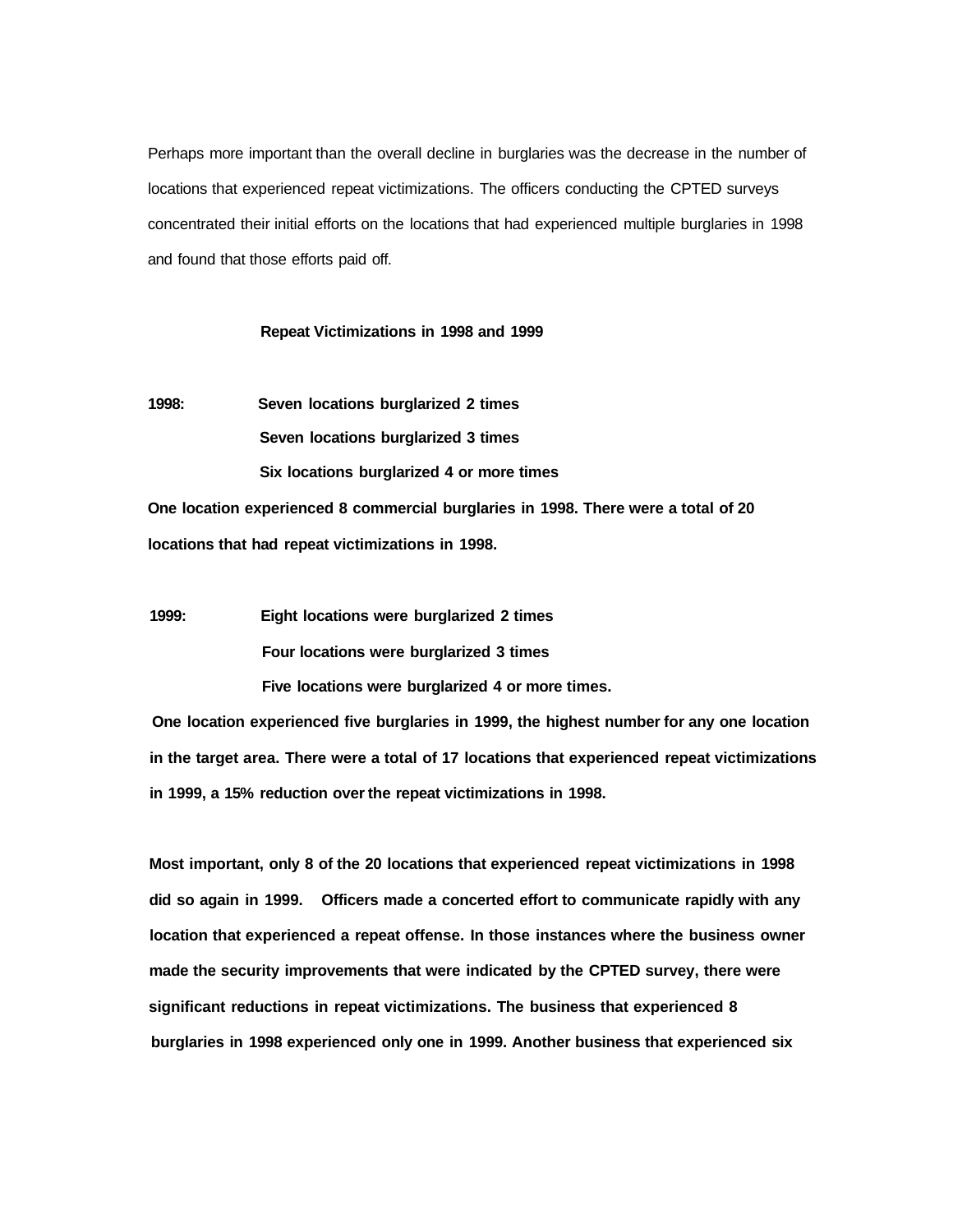**incidents in 1998 experienced only one in 1999. It occurred in early January, prior to the CPTED survey.**

**For the first quarter of 2000, there were no locations that were victimized more than once. By the end of the first quarter of 1999, four locations had already suffered multiple incidents.**

The intensified efforts of the Charlie Three officers, especially the third shift officers who intensified their building checks and contacts with suspicious persons, resulted in a higher number of these commercial burglaries being cleared by arrest.

## **Commercial Burglary Arrests on the North Try on Street Corridor**

| 1998 | 5 arrests representing 5.2% of total cases  |
|------|---------------------------------------------|
| 1999 | 8 arrests representing 10.8% of total cases |

While clearance rates for commercial burglary are traditionally low, the officers feel that even the modest increase in cases cleared by arrest is another benchmark of the success of their project.

At this point in time, the North Tryon Street Commercial Burglary Project is in maintenance mode. An analysis of the commercial burglaries in the target area is conducted every quarter. Any location that has been victimized more than once will be revisited by the officers for a OPTED review. If burglaries in the area continue to decline, the analysis will be scaled back to a semiannual basis. If an increase in commercial burglaries occurs, the Charlie Three District will work with its crime analyst to determine the cause of the increase. Factors to be considered would include whether or not there are new businesses in the area that have not had the benefit of a CPTED survey, or whether there has been an increase in the target area's population. Another factor to be considered would be whether any area specific commercial burglary suspects have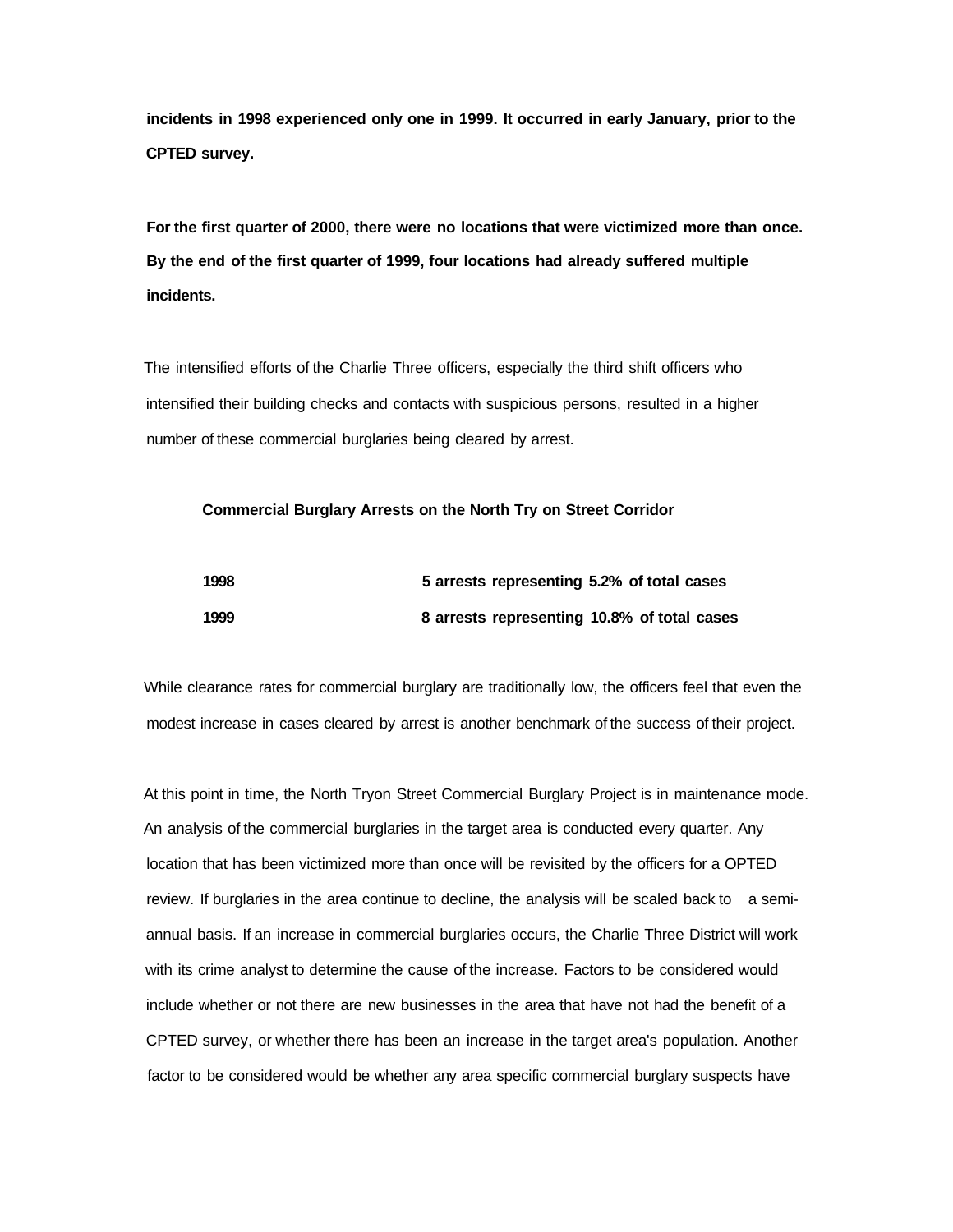been identified, including recent paroles of convicted storebreakers to the area. The problem solving process could be quickly reapplied if any upward spiral in commercial burglaries is detected. The Charlie Three District believes that this problem solving process could be applied to any area in the city that experiences a high rate of commercial burglaries with a large number of locations that have multiple offenses.

## **Agency and Officer Information**

- 1 This problem solving initiative was adopted by the Charlie Three Patrol District
- 2. All Charlotte-Mecklenburg Police Officers receive specialized training in problem solving, both in recruit school and in-service training. The Charlie Three Officers received specialized training in the OPTED concept and its application as a part of the implementation of this project. The training was conducted by the department's Crime Prevention Unit
- 3. No additional incentives are given to officers who engage in problem solving. Problem solving is a basic unit of work for all Charlotte-Mecklenburg Police officers.
- 4. Charlie Three officers used some of the standard techniques that have been used to address significant increases in commercial burglaries in other areas. The concentrated application of CPTED and the internal communications enhancements are the work product of the Charlie Three District. The CPTED survey instrument was a part of their training.
- 5. The problem solving mode! worked well. The project relied heavily upon the application of CPTED principles so the success of the project was, to a large extent, dependant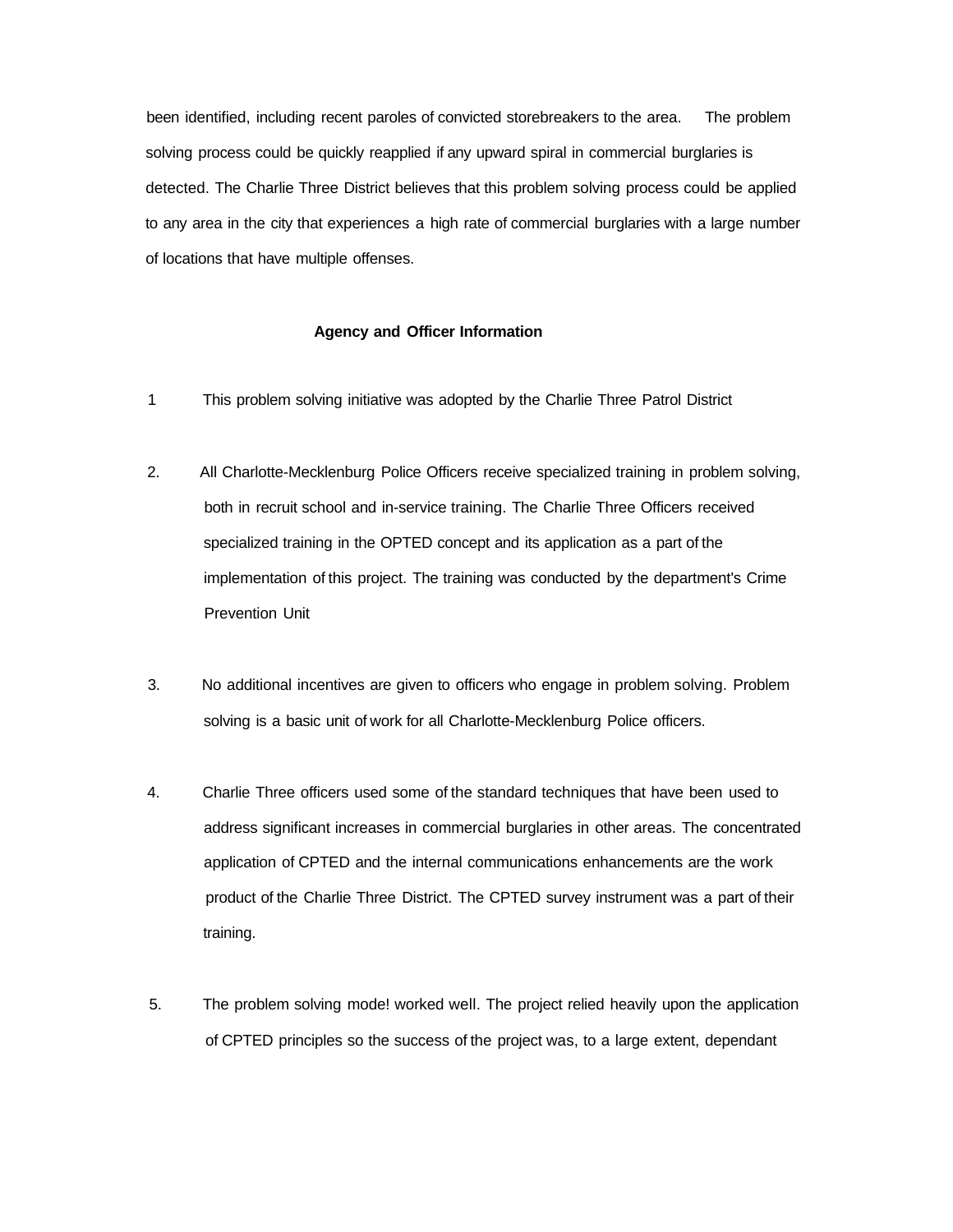upon the cooperation of the business owners in making the changes recommended by the officers.

- 6. The resources committed to this project were the Charlie Three Officers assigned to the response area that included the North Tryon Street business corridor Other resources were the district's Bike Patrol officers who were redeployed to conduct the security surveys and the storebreaking investigators for the Charlie Service Area. All resourceswere within the parameters of the department's existing budget. One of the district sergeants devoted considerable time to devising the response plan and monitoring its progress.
- 7. Project Contact Person:
	- a. Captain Rick Williams
	- b. Police Captain
	- c. Charlotte-Mecklenburg Police Department Charlie Three District 3118-J Milton Road
	- d. Charlotte, North Carolina 28215
	- e. 704-563-1606
	- f. 704-563-0957
	- g. rwilliams@cmpd.ci. charlotte. nc. us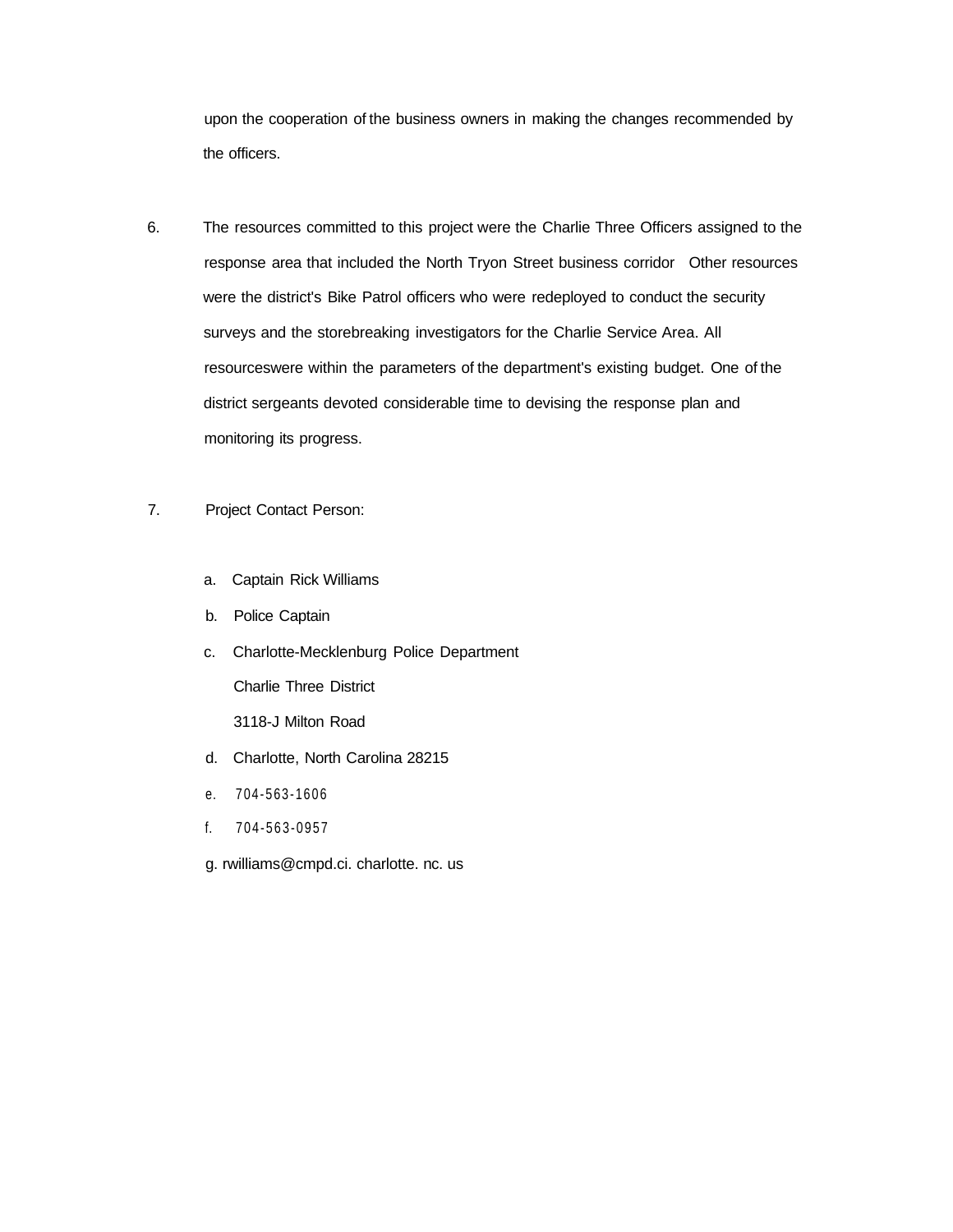#### **Study Area:** Time Frame: **North Tryon Street Corridor (Charlie 3 District)** 1/1/1998 to 12/31/1998 Subject of Analysis: Commercial Burglaries

| (General) Place Type of Offense Location:                                                                                                                                                                                                                                                                                                                                                                                                                           | Property Stolen Included:                                                                                                                                                                                                                                                                                                                                                                                                                                                       |                                                                                             |
|---------------------------------------------------------------------------------------------------------------------------------------------------------------------------------------------------------------------------------------------------------------------------------------------------------------------------------------------------------------------------------------------------------------------------------------------------------------------|---------------------------------------------------------------------------------------------------------------------------------------------------------------------------------------------------------------------------------------------------------------------------------------------------------------------------------------------------------------------------------------------------------------------------------------------------------------------------------|---------------------------------------------------------------------------------------------|
| <b>Commercial Place</b><br>93<br>Vehicle Storage<br>Public Building<br>(Detailed) Place Type of Offense Location:<br><b>Other Business Location</b><br><b>Other Retail Location</b><br>Auto Parts/Auto Service Center<br>Restaurant/Diner/Coffee Shop<br>Convenience Store<br>Laundry/Dry Cleaner<br>Other Business Office<br>Professional Office<br>Shopping Mall<br>Supermarket/Grocery<br>Department Store<br><b>Financial Institution</b><br><b>Gas Station</b> | building exterior<br>other miscellaneous<br>household item<br>cash<br>tools/construction equipment<br>clothing/furs<br>TV/radio/stereo<br>consumable goods: other<br>28<br>office equipment<br>28<br>computer equipment<br>9<br>cameraloptical equipment<br>6<br>building interior<br>4<br>business/personal records<br>4<br>firearms<br>3<br>other vehicle<br>3<br>auto parts<br>3<br>musical instrument<br>2<br>negotiable check<br>non-negotiable check<br>pets<br>truck/bus | 58<br>19<br>18<br>15<br>13<br>11<br>11<br>5<br>4<br>4<br>3<br>2<br>2<br>2<br>$\overline{c}$ |
| Other Parking Lot<br>Public Utility Building                                                                                                                                                                                                                                                                                                                                                                                                                        | bicycles<br>jewelry                                                                                                                                                                                                                                                                                                                                                                                                                                                             |                                                                                             |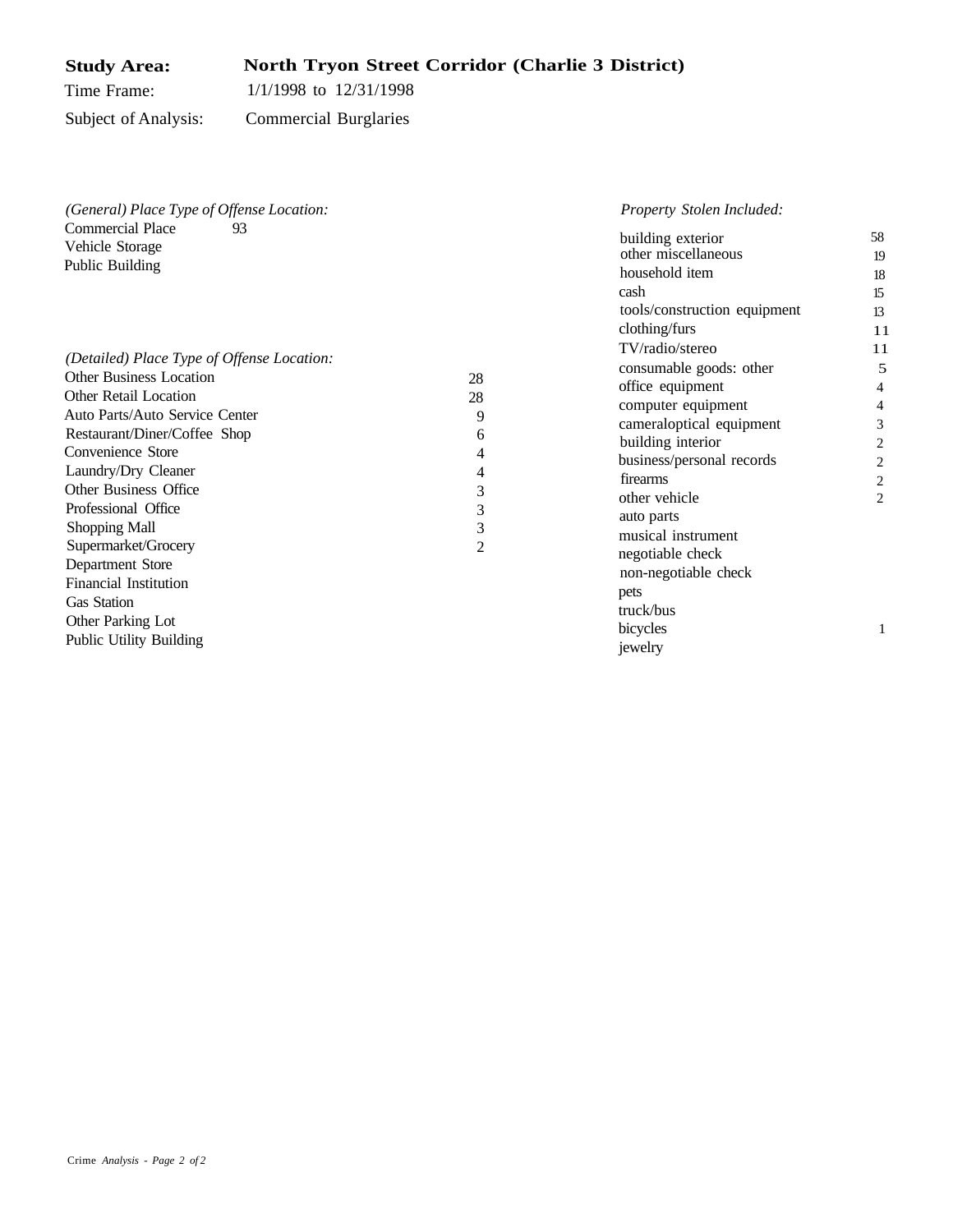| Study Area:                                       | North Tryon Street Corridor (Charlie 3 District) |                                                            |                                    |
|---------------------------------------------------|--------------------------------------------------|------------------------------------------------------------|------------------------------------|
| Time Frame:                                       | $1/1/1998$ to $12/31/1998$                       |                                                            |                                    |
| Subject of Analysis:                              | <b>Commercial Burglaries</b>                     |                                                            |                                    |
| Number of Incidents $\degree$ 95                  |                                                  |                                                            |                                    |
| <b>UCR Code Breakdown:</b><br>Commercial Burglary | 95                                               | Day of Week:<br>Monday<br>Tuesday<br>Wednesday<br>Thursday | 5<br>6<br>$\overline{2}$<br>$\tau$ |

| Time of Day: |    |
|--------------|----|
| 0000-0600    | 21 |
| 0600-1200    |    |
| 1200-1800    | 3  |
| 1800-0000    | 5  |
| Unknown time | 65 |
|              |    |
|              |    |

Friday Saturday Sunday Unknown

| Clearance Status: |   |
|-------------------|---|
| Arrest            | S |
| Exceptional       | 2 |
| Open              | ж |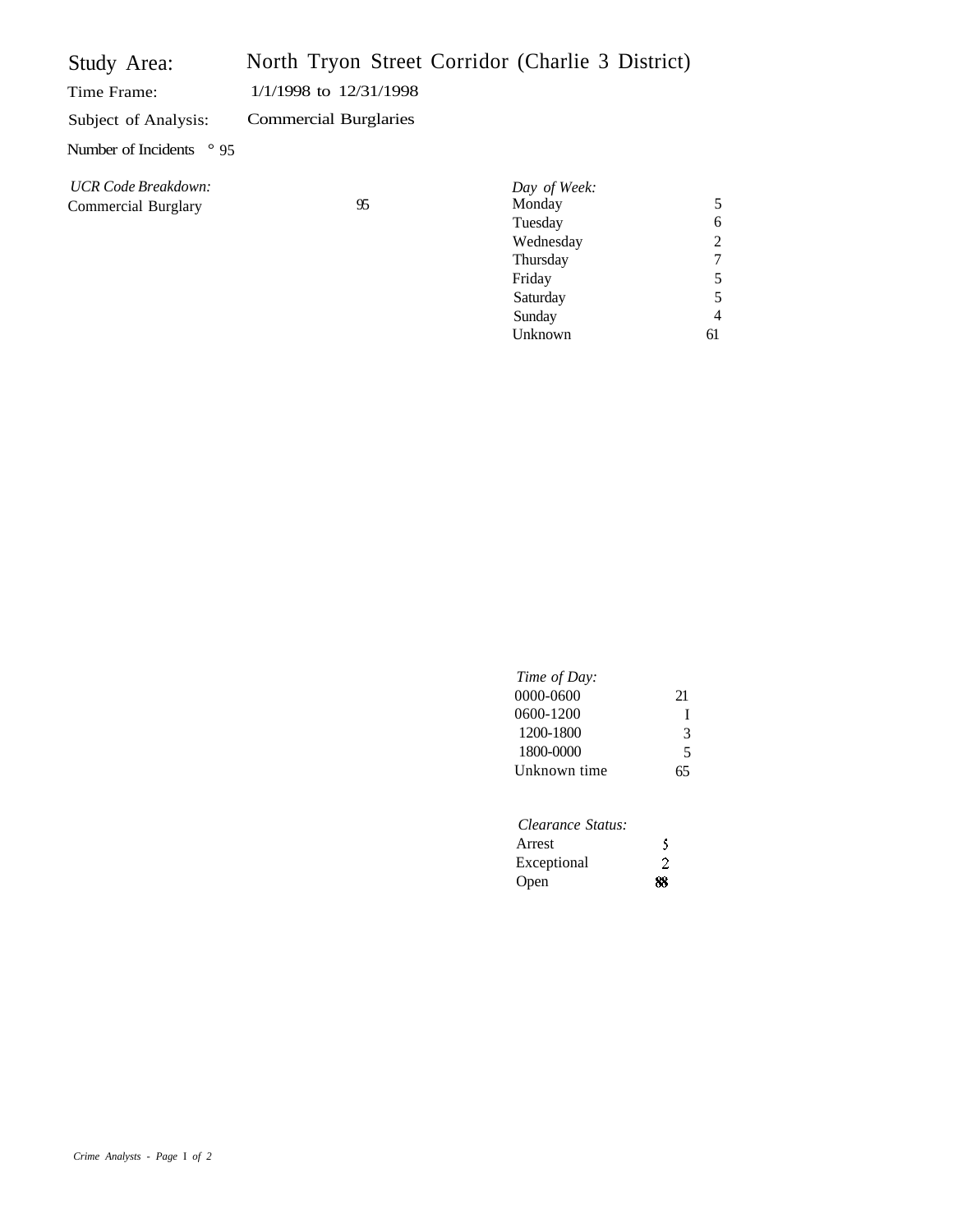| Study Area:                |                        |    | North Tryon Street Corridor (Charlie 3 District) |   |
|----------------------------|------------------------|----|--------------------------------------------------|---|
| Time Frame:                | 1/1/1999 to 12131/1999 |    |                                                  |   |
| Subject of Analysis:       | Commercial Burglaries  |    |                                                  |   |
| Number of Incidents $= 74$ |                        |    |                                                  |   |
| UCR Code Breakdown:        |                        |    | Day of Week:                                     |   |
| Commercial Burglary        |                        | 74 | Monday                                           | 2 |
|                            |                        |    | Tuesday                                          | 2 |
|                            |                        |    | Wednesday                                        | 2 |
|                            |                        |    | Thursday                                         | 6 |
|                            |                        |    | Friday                                           | 5 |

| Time of Day: |                |
|--------------|----------------|
| 0000-0600    | 17             |
| 0600-1200    | $\mathfrak{D}$ |
| 1200-1800    | $\mathfrak{D}$ |
| 1800-0000    | 9              |
| Unknown time | 44             |
|              |                |
|              |                |

Saturday **Sunday** Unknown

4 9 44

| Clearance Status: |    |
|-------------------|----|
| Arrest            | 8  |
| Open              | 66 |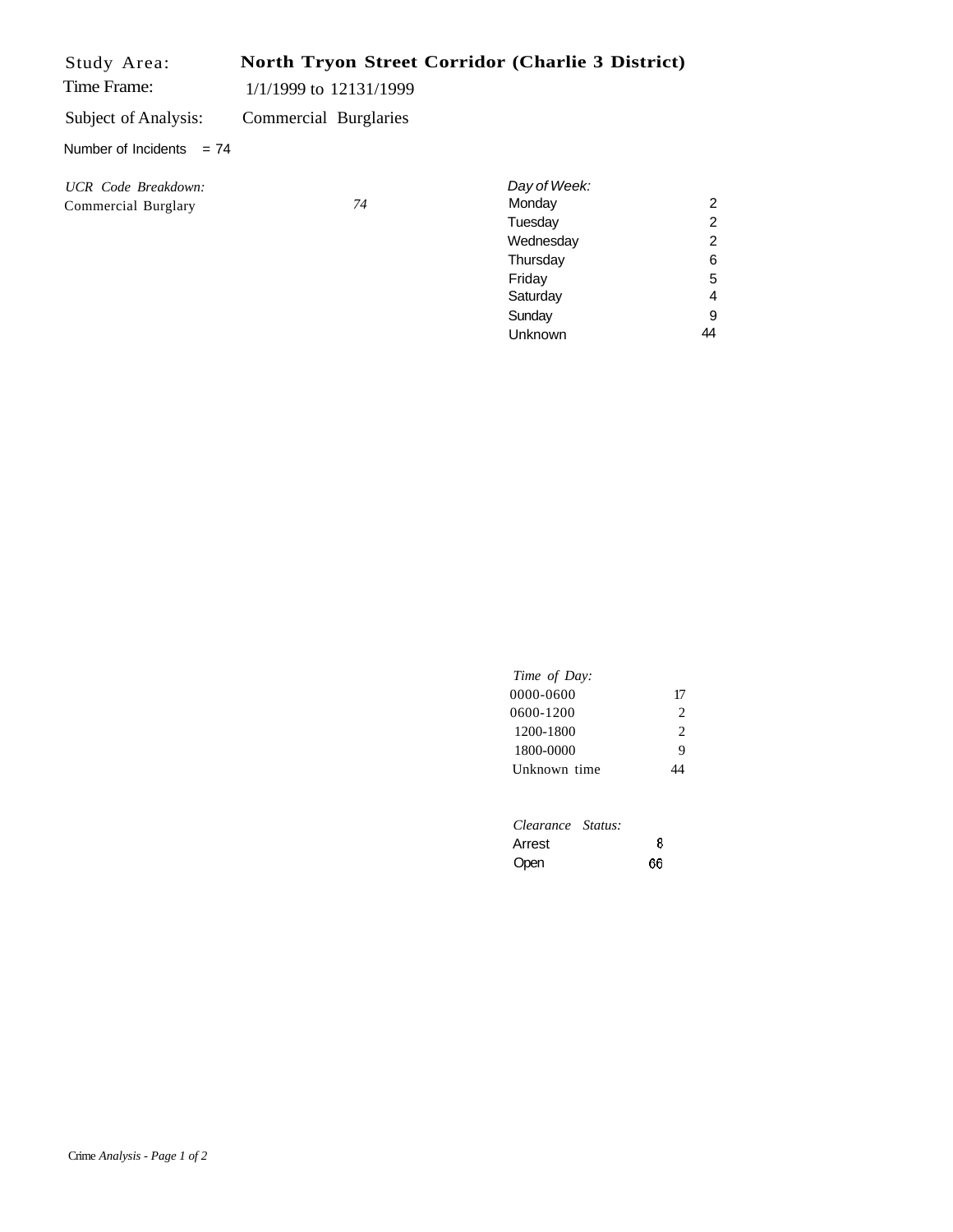#### **Study Area:** Time Frame: Subject of Analysis: **North Tryon Street Corridor (Charlie 3 District)** I/1/1999 to 12/31/1999 Commercial Burglaries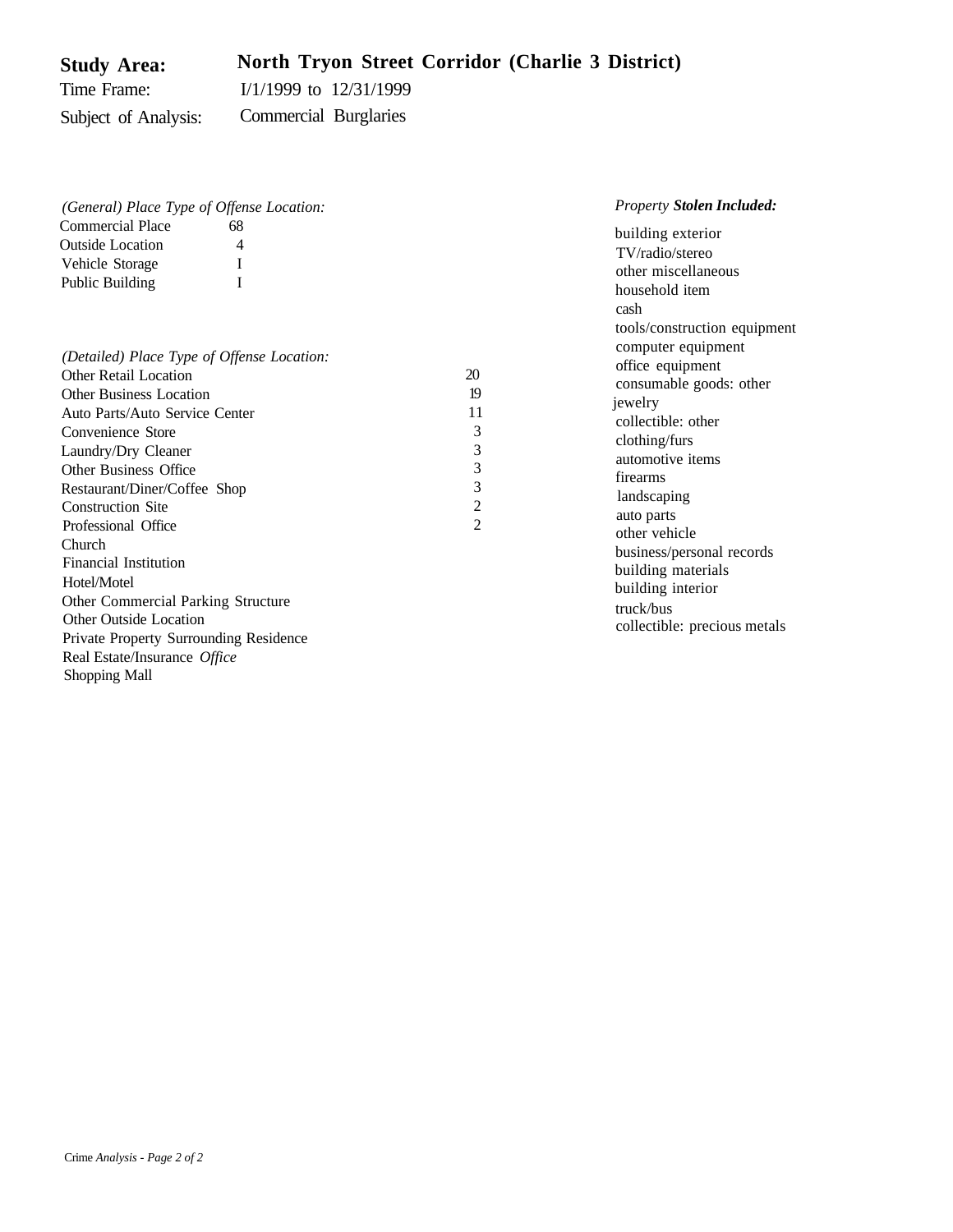#### **Study Area:** Time Frame: Subject of Analysis: **North Tryon Street Corridor (Charlie 3 District)** 1st Quarter 2000 Commercial Burglaries

| (General) Place Type of Offense Location:                                                                                                                                                                                                                            |   | <i>Property Stolen Included:</i>                                                                                    |
|----------------------------------------------------------------------------------------------------------------------------------------------------------------------------------------------------------------------------------------------------------------------|---|---------------------------------------------------------------------------------------------------------------------|
| Commercial Place<br>14<br>Vehicle Storage<br><b>Outside Location</b>                                                                                                                                                                                                 |   | building exterior<br>TV/radio/stereo<br>tools/construction equipment<br>household item                              |
| (Detailed) Place Type of Offense Location:<br><b>Other Business Location</b><br><b>Other Retail Location</b><br>Auto Parts/Auto Service Center<br>BarlTavern/N ightclub<br><b>Other Outside Location</b><br><b>Other Parking Lot</b><br>Restaurant Diner Coffee Shop | 8 | cash<br>other miscellaneous<br>office equipment<br>negotiable check<br>camera/optical equipment<br>automotive items |